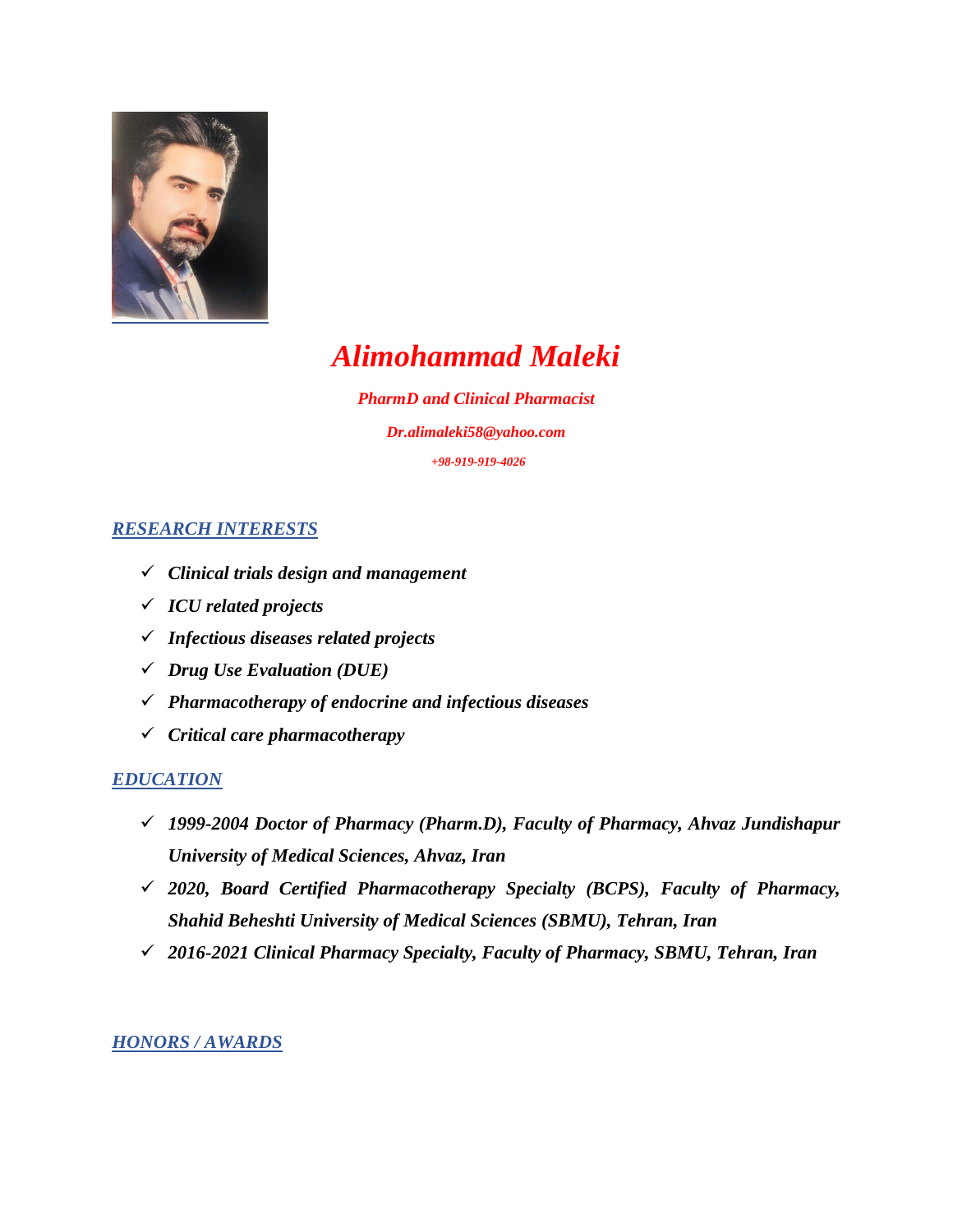- *The First rank in Ph.D. entrance exam in toxicology, Faculty of Pharmacy, Tehran University of Medical Sciences (TUMS), 2011*
- *The Second rank of 16th basic sciences comprehensive exam of students of pharmacy at Ahvaz Jondishapoor University of Medical Sciences, September 2001*
- *The First rank in Ph.D. entrance exam in clinical pharmacy, Faculty of Pharmacy, SBMU, March 2016*
- *The First rank of written specialty board examination of clinical pharmacy, SBMU, March 2019*

#### *PROJECTS:*

- *Pharm.D.: "The Study of the effect of hydroalcoholic extract of Fumaria Parviflora on the analgesic effect of morphine in rat"*
- *Specialty: "Comparison of mirtazapine and olanzapine on nausea and vomiting following anthracycline-cyclophosphamide chemotherapy regimen in patients with breast cancer: a randomized, double-blind, parallel-group, phase 3 trial"*

#### *CONFERENCE PRESENTATIONS*

- *16th International congress of physiology & pharmacology, Tehran, Iran, May 9-3, 2003. "Effect of hydroalcoholic extract of Rosmarinus Officinalis L. Leaf on nicotineinduced convulsion in mice"*
- *Iranian congress of toxicology, Tehran, Iran, December 6-8, 2004, "The study of the*  effect of hydroalcoholic extract of Fumaria Parviflora on the analgesic effect of *morphine in the rat"*
- *6th Iranian Pharmacy Student's Seminar (IPSS). Ahvaz, Iran, 2000. "the study of therapy regimens of Helicobacter Pylori in 1995-1999 years"*
- *9th Iranian Pharmacy Student's Seminar (IPSS), Tabriz, Iran, May 28-30, 2003. "the study of the effect of hydroalcoholic extract of Stachys Lavanduli Fulia in preventing nicotine-induced convulsion in mice"*

#### *EXPERIENCES*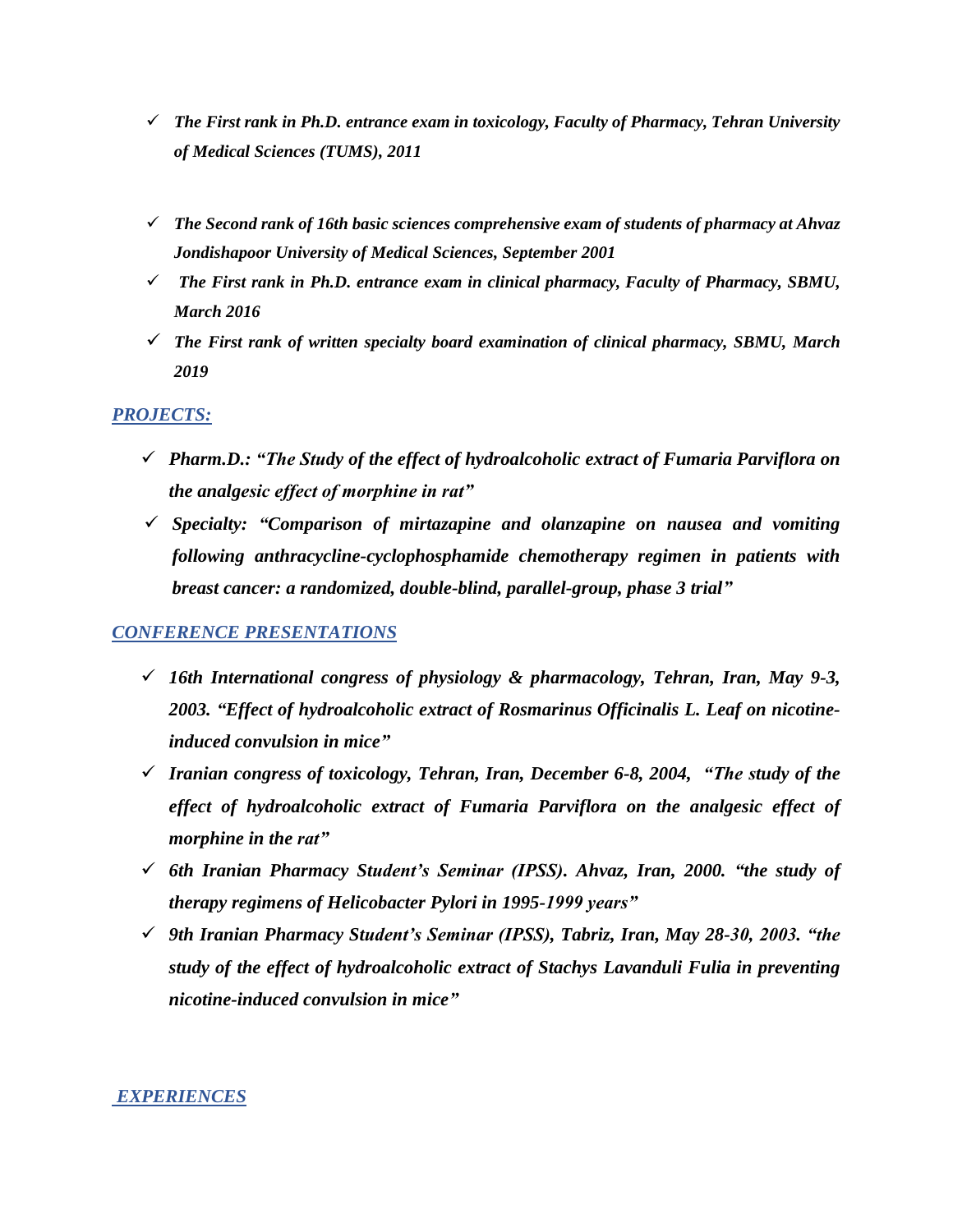- *Pharmacy founder and manager*
- *Community and consultant pharmacist*
- *Pharmacy Inspector at Lorestan University of Medical Sciences (LUMS), Khorramabad, Iran (2009, 2011)*
- *The theaching of pharmacotherapy for pharmacy students, Faculty of Pharmacy, SBMU, 2017- 2021*
- *The theaching of undergraduate students in pharmacy practice and clinical rotations, 2017-2021*
- *Community pharmacy internship course for pharmacy students, Faculty of Pharmacy, SBMU, 2017-2021*

#### *PRESENTATIONS*

- *Pharmacotherapy of renal disorders, Faculty of Pharmacy, SBMU, Tehran, Iran*
- *Pharmacotherapy of diabetes mellitus, Loghman hospital, SBMU, Tehran, Iran*
- *Pharmacotherapy of infectious diseases, Emam Hossein hospital, SBMU, Tehran, Iran*
- *Pharmacotherapy of upper respiratory tract infections, Masih Daneshvari, SBMU, Tehran, Iran*
- *Rational use of OTC drugs, Faculty of Pharmacy, SBMU, Tehran, Iran*
- *ADR workshop, Taleghani hospital, SBMU, Tehran, Iran*
- *Guidelines for the provision and assessment of nutrition support therapy in the adult critically Ill patient, Emam Hossein hospital, SBMU, Tehran, Iran*
- *Pharmacotherapy of hypertension, Masih Daneshvari hospital, SBMU, Tehran, Iran*
- *Basic principles of parenteral nutrition, Taleghani hospital, SBMU, Tehran, Iran*
- *Dosage adjustment of antibiotics in chronic kidney disease, Labbafinezhad hospital, SBMU, Tehran, Iran*
- *Clinical assessment of drugs used in nephrotic syndrome, SBMU, Tehran, Iran*